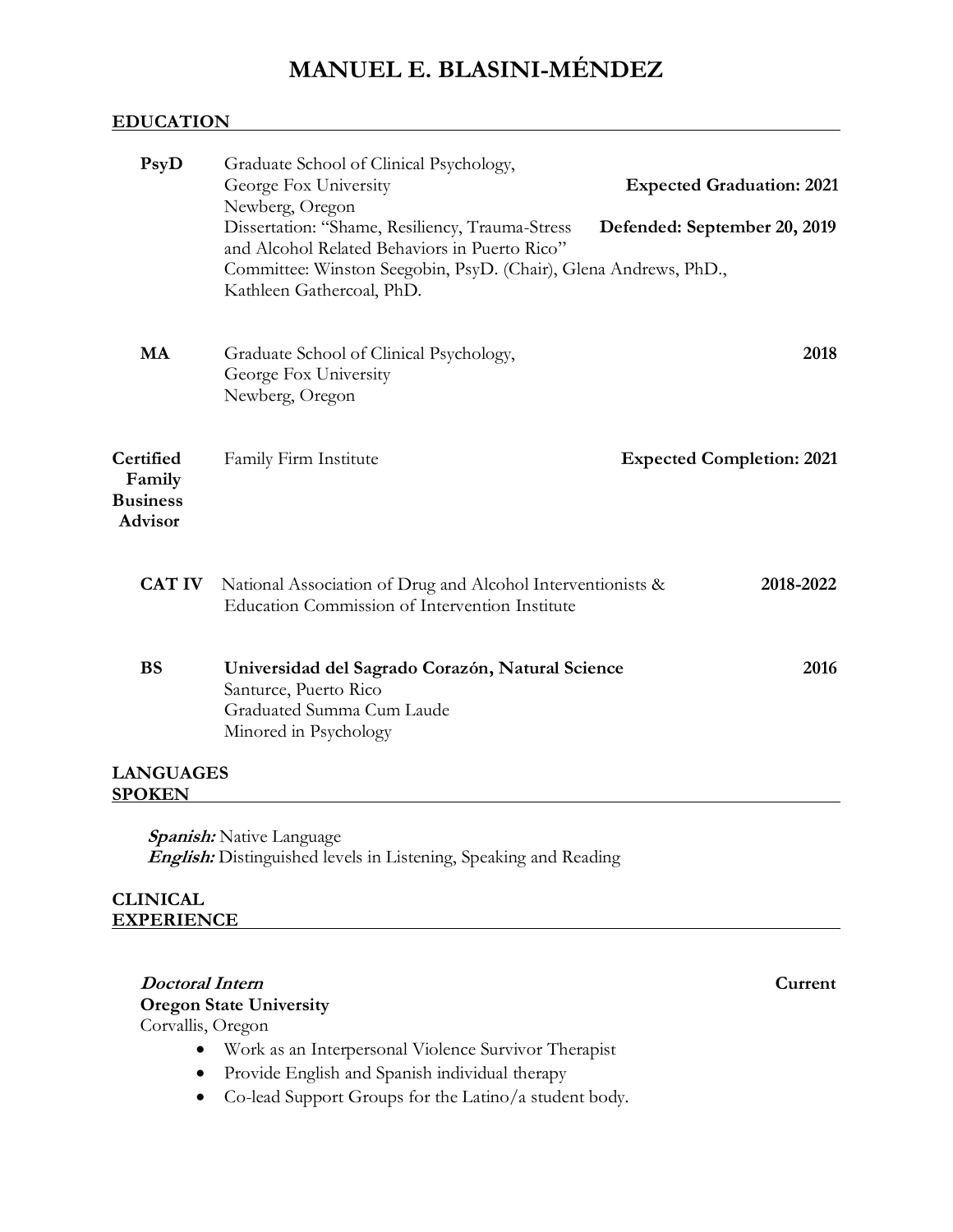- Engaged in multiple Mental Health Promotion Activities.
- Reviewed Counseling Center Assessment of Psychological Symptoms (CCAPS) with each individual client.
- Work in triage and on call services for students and people of the community.
- Conducted intake interviews with clients
- Worked with a diverse population (i.e. international students, LGBTQ, ethnic minorities)

### **Supervisor: Shaznin Darwalla, PsyD**

### **Practicum Therapist 2019-2020**

### **Behavioral Health Clinic**

Newberg, Oregon

- Conduct clinical interviews with clients
- Conduct urgent need intakes for people who were referred by the ED with Suicidal ideations.
- Provide English and Spanish individual and couples therapy for the people in the community.
- Administer two assessment batteries.
- Engage in Program Development
- Administer ORS, SRS assessments and other screeners.

# **Supervisor: Joel Gregor, PsyD; Sylvia Ramirez, MA**

## **Therapist 2018-2020**

## **Portland Mercado/United Methodist Church**

Portland, Oregon

- Provide Spanish individual therapy to individuals of the community; in particular Latino/a individuals.
- Facilitate a support group for Latino/a parents.

**Supervisor: Glena Andrews, PhD**

#### **Practicum Therapist 2018-2019 Oregon State University CAPS**

Corvallis, Oregon

- Co-lead an Interpersonal Process group & SMART Recovery group.
- Provided Spanish and English individual therapy to students from variety of ethnicities, backgrounds and mental health concerns.
- Reviewed Counseling Center Assessment of Psychological Symptoms (CCAPS) with each individual client.
- Work in triage and on call services for students and people of the community.
- Conducted intake interviews with clients
- Worked with a diverse population (i.e. international students, LGBTQ, ethnic minorities)

### **Supervisors: Stephanie Shippen, PsyD; Erin Crozier, PhD; Jordan Torri, MA Spanish Supervisor: AJ Millet, PhD**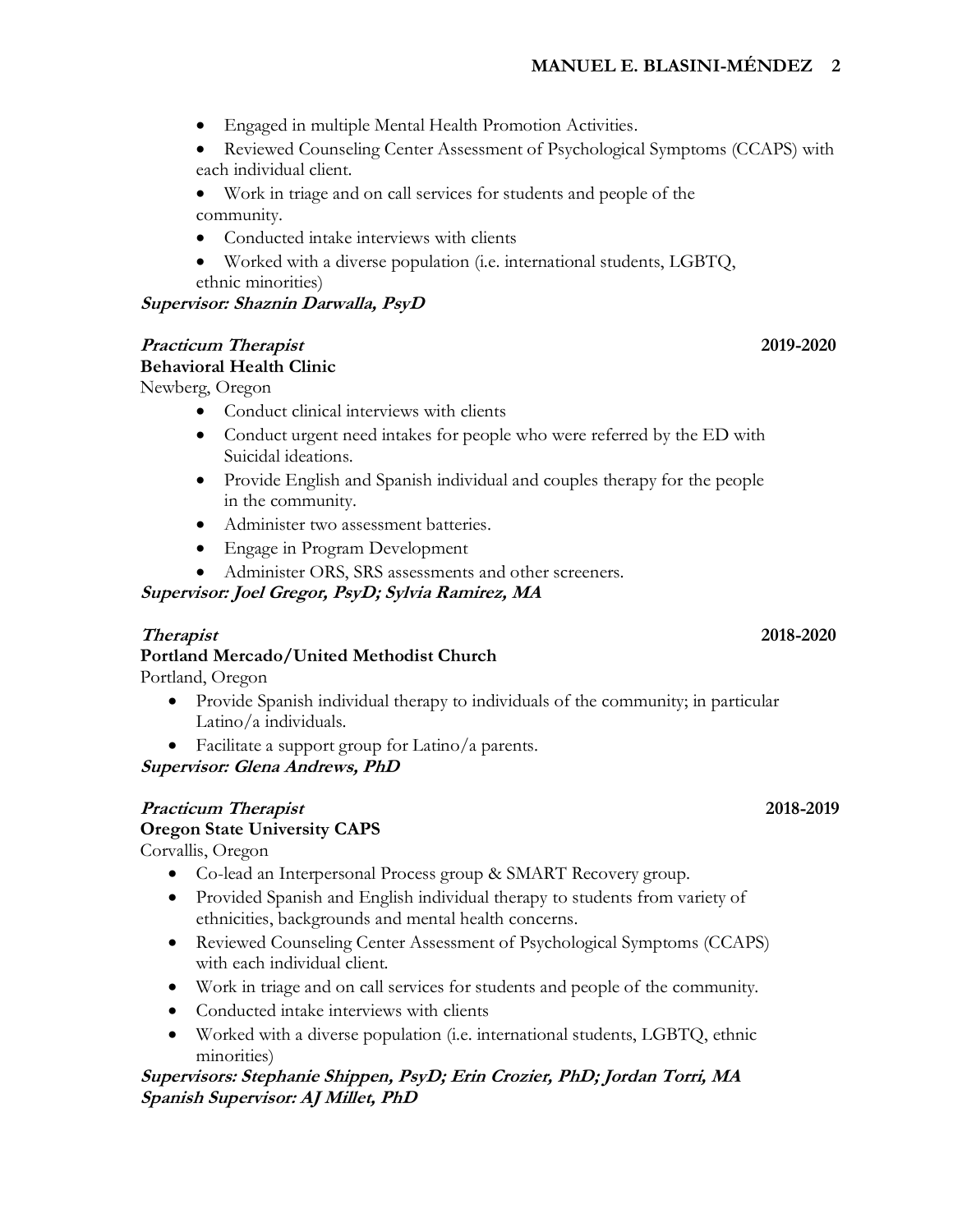# **Practicum Therapist 2017-2018 Warner Pacific University**

Portland, Oregon

- Provide therapy to students struggling with Eating Disorders, Schizophrenia, Trauma, Addiction, Anxiety, Depression and Interpersonal Issues; from a variety of backgrounds.
- Conduct clinical interviews with clients.
- Worked with a diverse population (i.e. international students, LGBTQ, ethnic minorities, military veteran)

#### **Supervisor: Glena Andrews, PhD**

#### **Pre-Practicum Therapist Fall 2017**

**George Fox University,** Doctorate in Clinical Psychology Program Newberg, Oregon

- Conducted clinical intake with two undergraduate students
- Provided simulated therapy to two undergraduate students at George Fox University using a person-centered perspective.
- Administered ORS, SRS and MMSE assessments
- All sessions were video recorded and reviewed by supervisors.

**Supervisors: Glena Andrews, PhD and Cynthia Song, MA**

#### **CONSULTATION**

#### **Independent Consultant** Consultant

- Help develop programs for organizations.
- Coordinate implementation of evidence based training and education in such organizations.
- Provided feedback on program development and implementation.
- Assisted in developing and implementing culturally sensitive and inclusive trainings and practices to such organization.
- Help in coordinating recruitment and employee qualifications.

#### **Organizational Consultant 2018-2019**

#### **Non-Profit Organization**

Portland, Oregon

- Create and administer a qualitative and quantitative organizational Needs Assessment (communication, power dynamics, employee satisfaction, burnout) to a Non-profit organization in Portland, Oregon.
- Provided feedback and recommendations to the organization.

**Supervisors: Marie Goodworth, PhD**

#### **Clergy Assessment Assistant 2017-2019**

**George Fox University,** Doctorate in Clinical Psychology Program Newberg, Oregon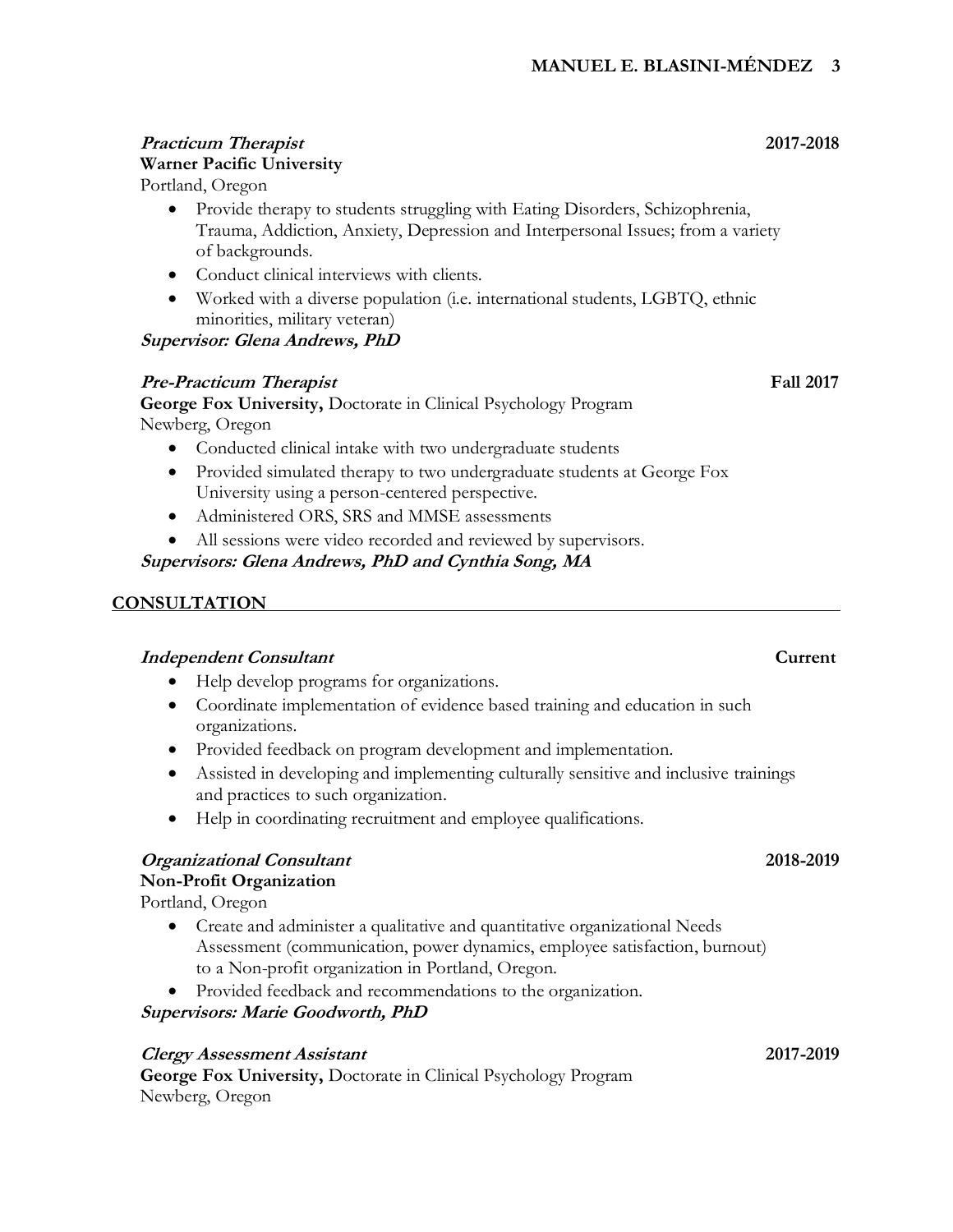- Administer and interpret Personality Assessments for diaconal/pastoral candidates in order to asses for their "fit" for the position.
- Conduct clinical interviews with diaconal/pastoral candidates.
- Serve as a translator for Spanish speaking candidates.

**Supervisor: Nancy Thurston, PsyD**

### **Hurricane María Aftermath Mental Health Consultation 2018**

Bayamon, Puerto Rico

- Prepared, conducted and collected data on resiliency and post traumatic growth of the employees of two companies.
- Used the results to advise the executives of the company on ways to better support employees in times of hardship, in particular after a natural disaster.

#### **Supervisor: Winston Seegobin, PsyD; Kathleen Gathercoal, PhD**

#### **Undergraduate Minority Consultation 2016-2017**

#### **George Fox University**

Newberg, Oregon

- Developed and administer a questionnaire to find out which were the needs of the ethnic minority students.
- Provided consultation to the university administration to develop better support to minority students and to increase their psychological well-being in these difficult times.

**Supervisors: Glena Andrews, PhD**

#### **SUPERVISION AND TEACHING EXPERIENCE**

#### **Supervisor and Teaching Assistant Current**

**George Fox University,** Graduate School of Clinical Psychology Newberg, Oregon

# **Clinical Foundations of Treatment 1 & 2**

- Provide weekly group supervision to four first year graduate students.
- Provide individual supervision to four first year graduate students.
- Reviewed clinical skill-training videos, and provided feedback.
- Graded professional papers and clinical writing, and provided feedback.
- Worked with students individually and in a group setting to develop foundational therapeutic skills.

### **Professor: Glena Andrews, PhD**

#### **Teaching Assistant 2018**

**George Fox University,** Psychology Department Newberg, Oregon

### **Racial Healing**

- Undergraduate course taught to 20 students.
- Assisted professor by facilitating small and large group discussions,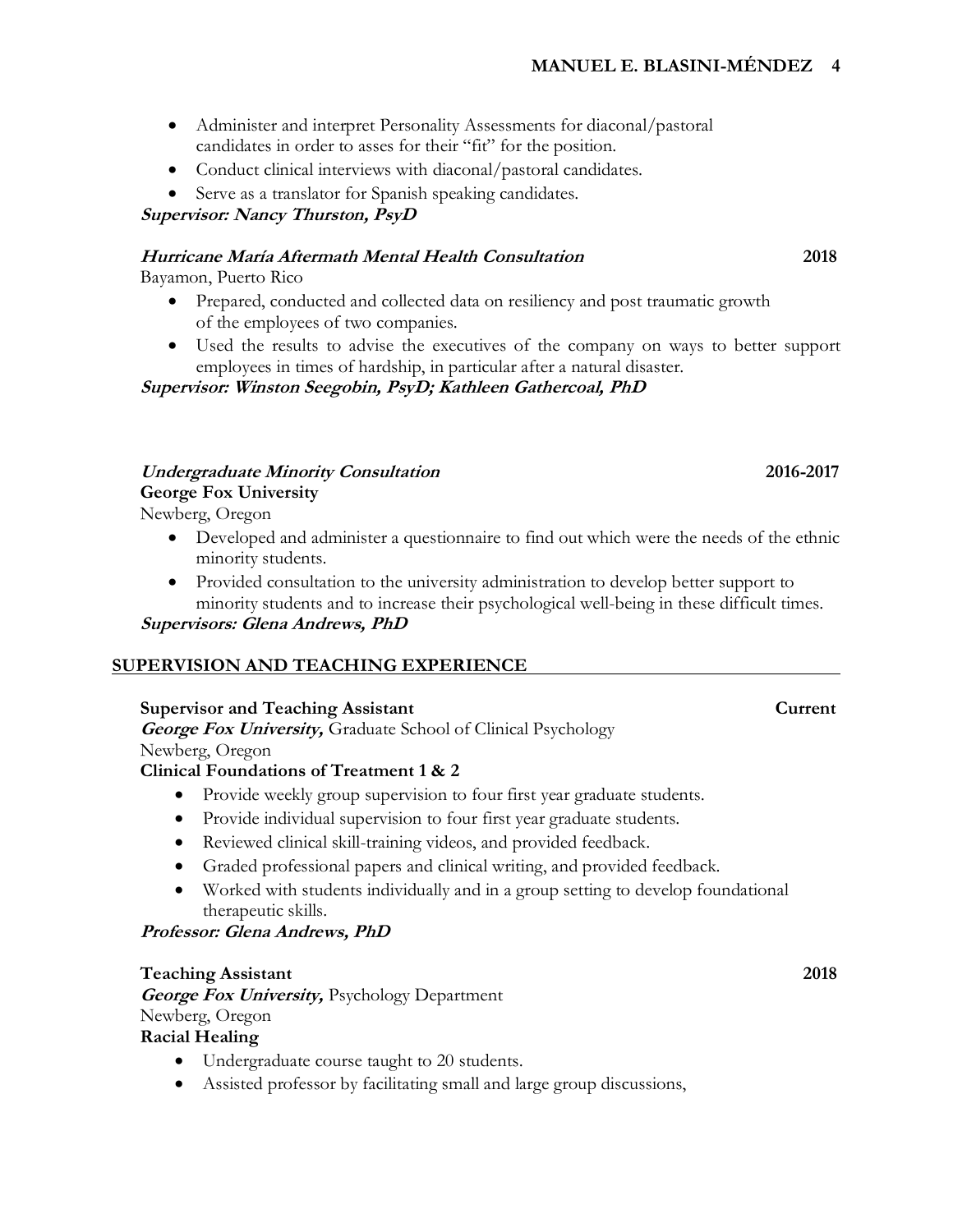covering the following topics: Understanding the Origins of Racism, Examining the Impact of Racism, Examining the Impact of Denial, Unconscious Racial Preferences, Microaggressions, What does it mean to be White?, Ally Building, Understanding Institutional Racism and Defining the Healing Process.

#### **Professor: Winston Seegobin, PsyD**

#### **Teaching Assistant**, **2018**

**George Fox University,** Graduate School of Clinical Psychology Newberg, Oregon

# **Substance Abuse**

- Revised the syllabus to meet accreditation standards.
- Provided support to the professor during the class time.
- Helped the professor plan class interventions to facilitate learning.

**Professor: Jory Smith, PsyD**

#### **LEADERSHIP**

# **Clinical Advisory Committee, Member Current**

**George Fox University,** Doctorate in Clinical Psychology Program

Newberg, Oregon

- Coordinate in finding speakers for Colloquium's and Grand Rounds.
- Consult with DCT on didactic topics and speakers.
- Polling the students for opinions about curriculum issues and other feedback.

**Supervisor: Glena Andrews, PhD**

#### **Multicultural Leadership, Member Current**

**George Fox University,** Doctorate in Clinical Psychology Program Newberg, Oregon

- Address systemic and societal multicultural issues.
- Find ways to improve the program in how they address adversity.

**Supervisor: Winston Seegobin, PsyD**

#### **Diversity of Leadership Panel, Panelist January 2020**

**George Fox University,** Doctorate in Clinical Psychology Program Newberg, Oregon

- Discuss how Leadership looks like through various cultural lens.
- Discuss how to be a leader while holding diverse identity markers.

#### **RESEARCH EXPERIENCE**

**Shame, Resiliency, Trauma-Stress and Alcohol Related Behaviors in Puerto Rico** George Fox University, Newberg, Oregon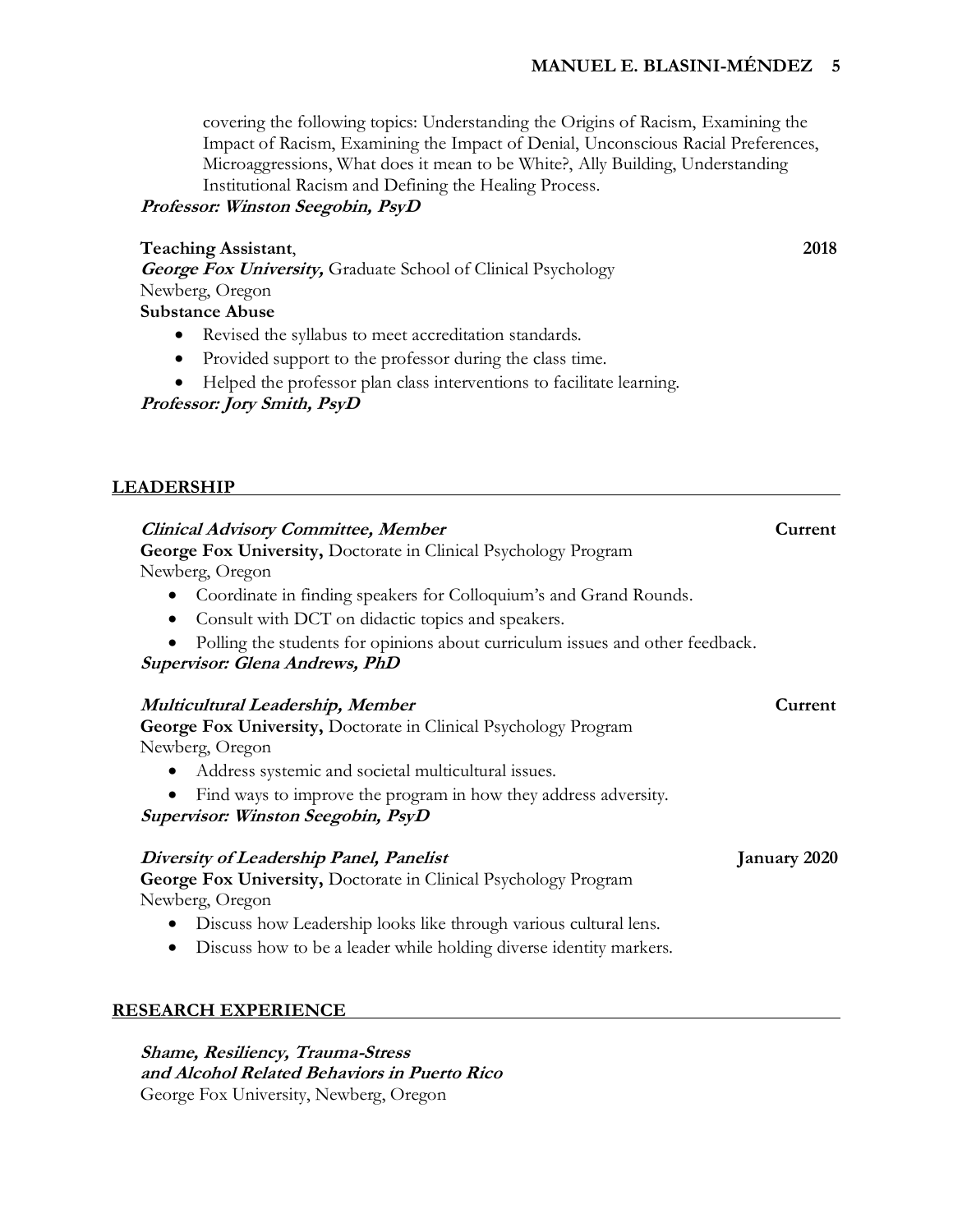#### **Advisor: Winston Seegobin, PsyD**

**Post-Traumatic Growth and Resiliency in Puerto Rican Hurricane Maria Victims** George Fox University, Newberg, Oregon **Advisors: Winston Seegobin, PsyD. and Kathleen Gathercoal PhD.**

#### **PRESENTATIONS AND PUBLICATIONS**

#### *Journal*

**Blasini-Méndez, M**. (2019). Interpersonal Postcolonial Supervision: Facilitating Conversations of Countertransference. *Training and Education in Professional Psychology*, *13*(3), 233–237.

#### *Poster Presentation*

**Blasini-Méndez, M**., Gathercoal, K., Seegobin, W., & Leytle, M. (2018, August). Post-Traumatic Growth and Resiliency in Puerto Rican Hurricane Maria Victims. Poster presented at annual meeting of the American Psychological Association, San Francisco, CA

#### **PROFESSIONAL TRAINING**

#### **Clinical Team**

**George Fox University,** Doctorate in Clinical Psychology Program

- Present 3 Psychodynamic/Interpersonal cases to a group of 4-6 peers each year.
- Collaborated with other group members over case conceptualization of other individuals
- Consulted with clinical team on possible treatment approaches
- Examined multicultural aspects of cases presented to team
- Supported less-advanced students in their conceptualization

| Supervisor: Christina Weiss, PsyD                                                                                                                      | <i>Current</i> |
|--------------------------------------------------------------------------------------------------------------------------------------------------------|----------------|
| Supervisor: Kris Kays, PsyD                                                                                                                            | 2018-2019      |
| Supervisors: Mary Peterson, PhD and Kyler Shumway, MA                                                                                                  | 2017-2018      |
| Supervisor: Rodger Bufford, PhD                                                                                                                        | 2016-2017      |
| <b>Multicultural Training</b>                                                                                                                          | 2017           |
| Center for Multicultural Training in Psychology, Boston Medical                                                                                        |                |
| Boston, Massachusetts                                                                                                                                  |                |
| Received a two-day training on how to address multiculturalism with clients and within<br>$\bullet$<br>psychological, educational and medical systems. |                |
| <b>Leadership Training</b>                                                                                                                             | 2017           |
| George Fox University, Doctorate in Clinical Psychology Program                                                                                        |                |

Newberg, Oregon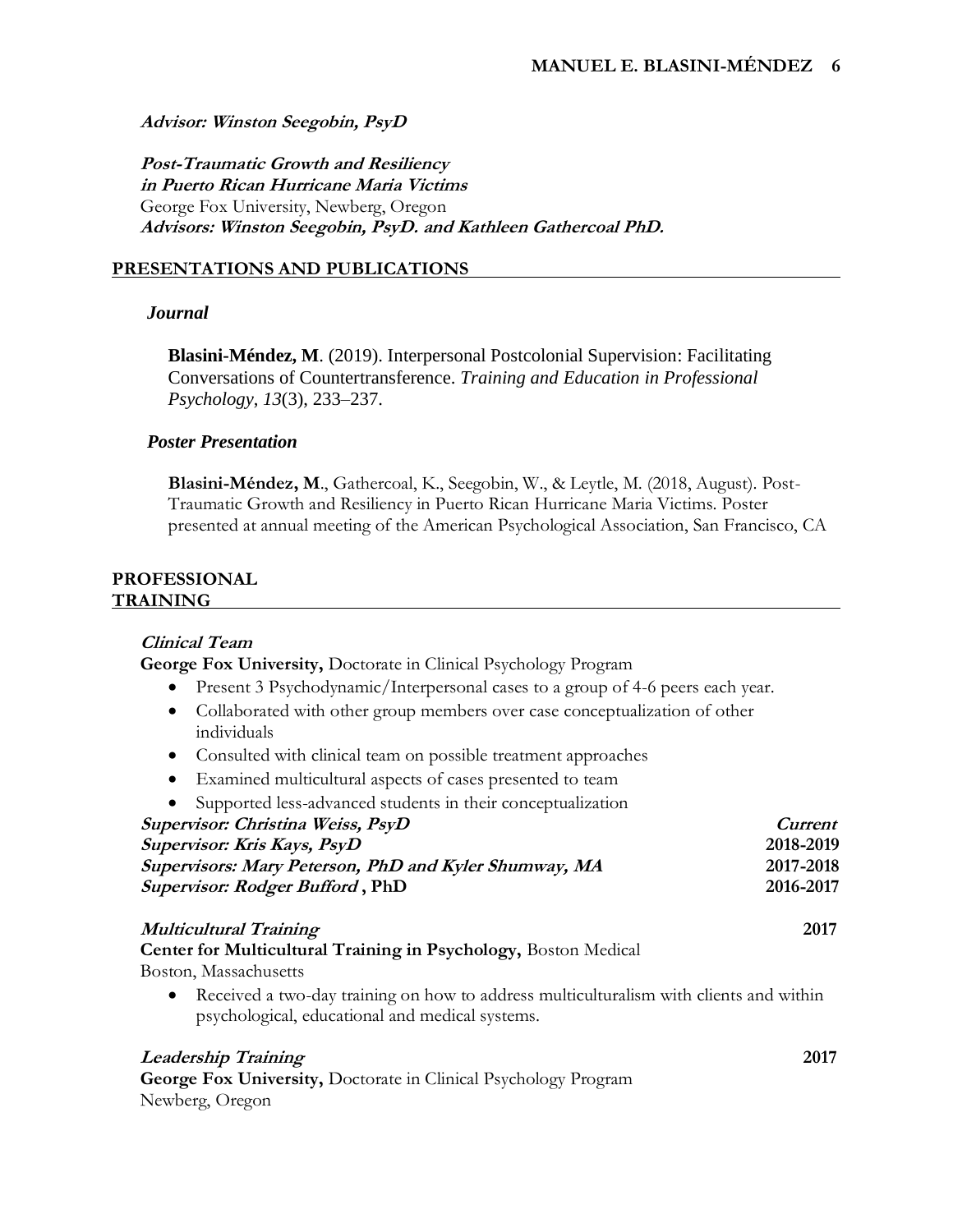- Received 8 hours of leadership training.
- Developed an understanding of different leadership styles and how they coexist within a system.

#### **OTHER PROFESSIONAL TRAINING & WORKSHOPS**

Forster, C. (2019). Intercultural Communication

Worthington, E. (2019). Promoting Forgiveness

Bermudez, M. (2019). Working with Immigrants and Mixed-Status People in the US: Practicing Sociocultural Attunement

Marlow, D. (2019). Foundations of Relationships Therapy-The Gottman Model

Safi, D., Millkey, A. (2019). Opportunities in Forensic Psychology

Pengelly, S. (2018). Old Pain in New Brain

McMinn, M., McMinn,L. (2018). Spiritual Formation and the Life of a Psychologist: Looking Closer at Soul-Care

Vogel, M. (2018). Integration and Ekklesia

Taloyo, C. (2018). History and Application of Interpersonal Psychotherapy

Sordal, J. (2018) Telehealth

Gil-Kashiwabara, E. (2017). Using Community Based Participatory Research (CBPR) to Promote Mental Health in American Indian/Alaska Native (AI/AN) Children, Youth and Families

Wharford, P. (2017). Domestic Violence: A Coordinated Community Response

Brown, S. (2017). Native Self Actualization: It's assessment and application in therapy

Bourg, W. (2016). When Divorce Hits the Family: Helping Parents and Children Navigate

Kuhnhausen, B. (2016). Sacredness, Naming and Healing: Lanterns Along the Way

#### **AWARDS**

| <b>Most Prominent Youth of Puerto Rico</b>     | 2016      |  |  |  |
|------------------------------------------------|-----------|--|--|--|
| In the area of Community Leadership            |           |  |  |  |
| <b>Puerto Rican Youth Commission</b>           |           |  |  |  |
| in Cooperation with the UNESCO Cultural Center |           |  |  |  |
|                                                |           |  |  |  |
| Dean's List Honor Roll                         | 2012-2015 |  |  |  |
|                                                |           |  |  |  |
| <b>Portico Medal for Civism</b>                | 2014-2015 |  |  |  |
| University's highest distinction.              |           |  |  |  |